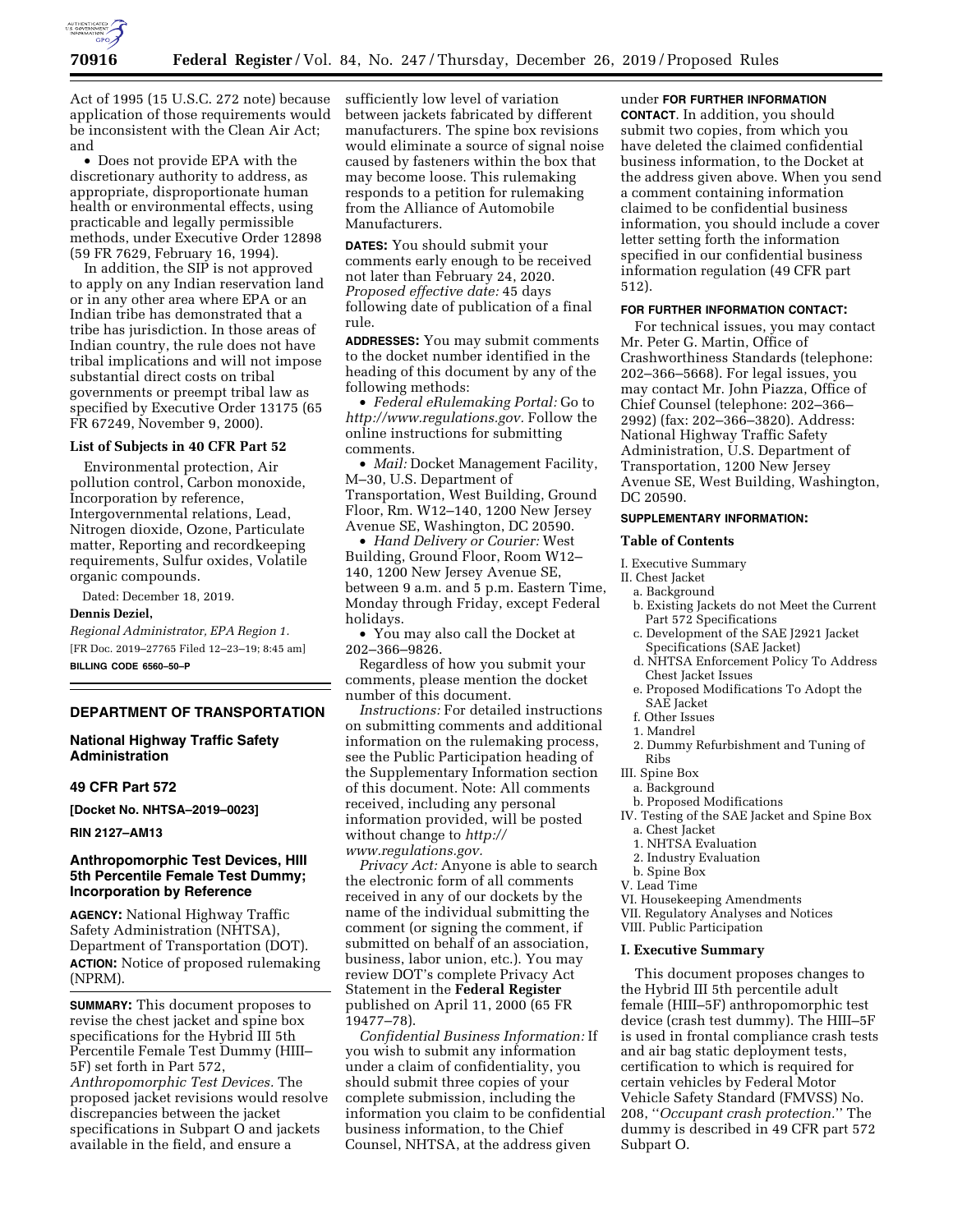Among other things, Subpart O incorporates by reference several documents that specify the physical make-up of the dummy. This document proposes changes to the chest jacket and spine box specifications to address issues with the fit and availability of the jacket and a noise artifact from the spine box. Neither change is intended to impose new requirements on vehicle manufacturers.

### *Chest Jacket*

The chest jacket is a sleeveless foamfilled vinyl zippered jacket that represents human flesh, including female breasts. The chest jacket may need to be replaced because it can shrink or otherwise fall out of specification or wear out with age. Since the introduction of the HIII–5F into Part 572 in 2000, none of the jackets that were manufactured met the jacket specifications specified in Part 572. Since around 2006, NHTSA, in its own compliance tests, has used the brand of dummy and jacket (either First Technology Safety Systems (FTSS) or Denton ATD (Denton)) used by the vehicle manufacturer to certify the vehicle. However, these FTSS and Denton jackets are no longer being manufactured; manufacturers (or test laboratories) and NHTSA have, or will soon, run out of these jackets. In 2013, SAE<sup>1</sup> published an information report for the HIII–5F chest jacket, SAE J2921 JAN2013, *H–III5F Chest Jacket Harmonization,* describing a new jacket compatible with FTSS and Denton dummies.

This NPRM proposes to adopt the jacket specifications described in J2921, as well as a few additional specifications. We believe that chest jackets that have been and are being manufactured to the SAE J2921 design would also conform to the proposed specifications but seek comment on whether this is accurate. NHTSA also believes that additional specifications are necessary to ensure a sufficient level of uniformity between jackets produced by different manufacturers when other manufacturers enter the market, and to prevent the variances in jacket designs that were problematic in the past from reoccurring.

We recognize that when the proposed jacket is used on an existing dummy, the dummy may require some amount of re-tuning or refurbishment to pass the Part 572 Subpart O qualifications tests, but this is commonplace when worn parts are replaced. NHTSA tentatively

concludes that the proposed jacket specification would assure uniformity in the form, fit, and function of the HIII– 5F. A benefit of this is that the agency would no longer have to maintain chest jackets of different designs and take steps to match the compliance test jacket with that specified by the vehicle manufacturers, thereby providing more objective test results. We also tentatively conclude that dummies fitted with chest jackets that satisfy the proposed specifications would perform equivalently to dummies fitted with the FTSS or Denton jackets that were previously used. We seek comment on all of these tentative conclusions.

## *Spine Box*

The spine box is the dummy's steel backbone. It is located in the dummy's thorax, which consists of six bands that simulate human ribs. Since the mid-2000s, industry and NHTSA have been aware of a signal noise artifact in the signals from the accelerometers in the thorax during sled and crash tests originating in the spine box. The source of the noise is fasteners that become loose during normal use. In 2011 SAE published an information report for a spine box modification (SAE J2915 AUG2011, *HIII5F Spine Box Update to Eliminate Noise*).

We propose to adopt the SAE modification, details of which are specified within engineering drawings provided in the J2915 information report. The proposed revisions would add plates to the side of the spine box, with bolts countersunk into the plate to remove any play from the assembly. The modification does not affect or change the dummy's performance in any way (other than eliminate the potential for noise). The improved spine box addresses a shortcoming in the ATD's design that had to be addressed by end users disassembling the dummy, retorqueing the relevant fasteners by hand before each test, and re-qualifying the dummy as needed. The improved spine box increases the quality of data and reduces maintenance and testing time.

### *Lead Time*

NHTSA proposes a 45-day effective date following date of publication of a final rule to make available ATDs with the new chest jacket and spine box for use in agency testing. Manufacturers wishing to test with the proposed jacket and spine box should have no difficulty obtaining the necessary parts. We believe that the chest jackets that are currently being manufactured to meet the SAE J2921 specifications would also meet the proposed specifications. We also believe that the parts to implement

the spine box fix are available, as are newly-manufactured replacement spine boxes that incorporate the fix.

### *Petition for Rulemaking*

In 2014, the Alliance of Automobile Manufacturers (Alliance) petitioned NHTSA to incorporate the new SAE jacket into Part 572 per SAE Information Report J2921 and revise the spine box as described in SAE Information Report J2915.2 NHTSA subsequently sent a letter to the Alliance asking for clarification on several points. The Alliance responded to NHTSA's request with a supplemental letter dated May 11, 2015.3 The contents of this response are discussed in more detail in subsequent sections of this notice. NHTSA has granted this petition and today's NPRM commences rulemaking on the issues presented by the petition.

### **II. Chest Jacket**

### *a. Background*

Today's NPRM proposes changes to the Hybrid III 5th percentile small female (HIII–5F) test dummy. The HIII– 5F was added to Part 572 in 2000.4 The HIII–5F is used in frontal compliance crash tests and air bag static deployment tests, certification to which is required for certain vehicles by FMVSS No. 208, ''*Occupant crash protection.*'' The dummy is described in 49 CFR part 572 Subpart O. This subpart contains regulatory text describing the qualification procedures and requirements for the dummy. Subpart O also incorporates several other documents by reference. Those documents describe the physical makeup of the dummy, and include a parts list, a set of engineering drawings, and a document entitled, ''Procedures for Assembly, Disassembly, and Inspection'' (PADI). These documents can be found in Docket NHTSA–2000– 6940 (available at *[www.regulations.gov](http://www.regulations.gov)*).

The HIII–5F chest jacket is a sleeveless foam-filled vinyl zippered jacket that represents human flesh, including female breasts. The chest jacket is zipped onto the dummy and covers the entire thorax, including the shoulder assembly. It is currently specified in the parts and drawings document in drawings 880105–355–E, 880105–356, 880105–423, and 880105–

<sup>1</sup>The Society of Automotive Engineers (now SAE International). SAE is an organization that develops technical standards based on best practices.

<sup>2</sup>Letter from Scott Schmidt, Alliance, to NHTSA (Feb. 21, 2014). The Alliance consisted of: BMW Group; Chrysler Group LLC, Ford Motor Company; General Motors Company; Jaguar Land Rover; Mazda; Mercedes-Benz USA; Mitsubishi Motors; Porsche; Toyota; Volkswagen Group of America and Volvo Cars.

<sup>3</sup>Letter from Scott Schmidt, Alliance, to NHTSA (May 11, 2015).

<sup>4</sup> 65 FR 10968 (Mar. 1, 2000).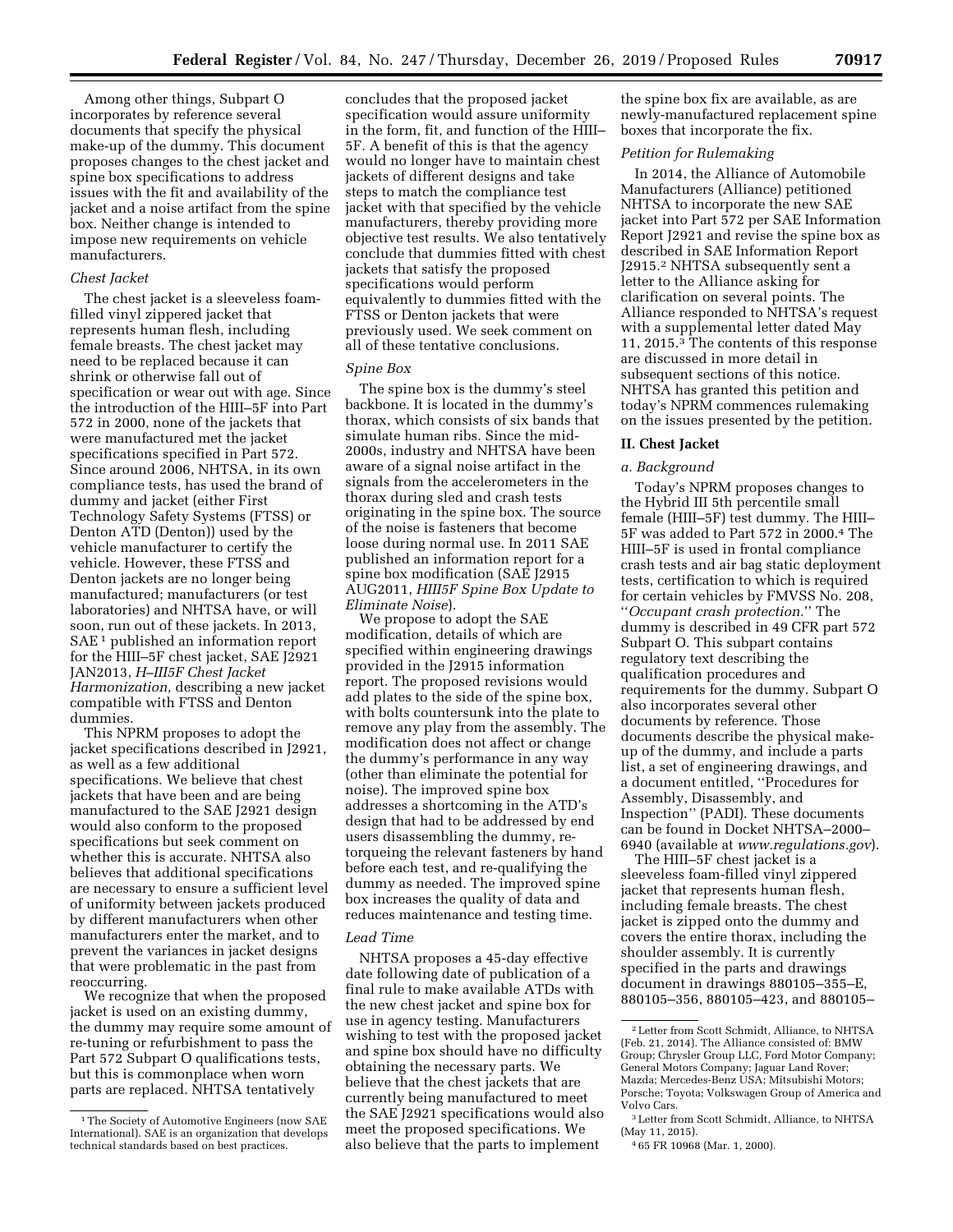424, with a call-out to it in drawing 880105–300.

This NPRM proposes changes to the chest jacket specifications to address known issues with the shape and availability of the jacket.

## *b. Existing Jackets Do Not Meet the Current Part 572 Specifications*

The chest jacket, along with the HIII– 5F, was developed under the auspices of SAE.5 At the time Subpart O was created in 2000, jackets were being produced by FTSS. Soon thereafter, Applied Safety Technologies Corporation, which later became Denton, began to manufacture HIII–5F dummies and jackets.

The jackets FTSS and Denton produced did not conform to all aspects of the Part 572 specifications; in addition, jackets produced by each manufacturer also differed from each other. Both Transport Canada and the Alliance found dimensional differences between the two brands of jackets. In particular, the breast location differed, and the Denton jacket was longer.6 Transport Canada's research also found that neither jacket matched the Part 572 specifications, though the Denton jacket dimensions were generally closer.7 For example, the breasts on the FTSS jacket were lower than in the codified specifications.8 Both Transport Canada and the Alliance concluded that the codified jacket specifications did not contain sufficient information about the shape and placement of the breasts to assure uniformity in the production of jackets between jacket manufacturers.9

The differences between the FTSS and Denton jackets, and between those jackets and the Part 572 specifications, are the result of a variety of factors. For one, the Subpart O jacket drawing, which consists of two sheets, contains errors and ambiguities. The dimensions for the breast locations are not consistent between the two sheets, and the overall shape is not consistent, either. These inconsistences and ambiguities contributed to dimensional differences between the FTSS and Denton jackets.

In addition, design choices by FTSS and Denton also contributed to the discrepancies. When NHTSA added the dummy and jacket to Part 572 in 2000, the engineering drawings for the jacket came from SAE. However, the jacket specifications did not match the actual jacket that FTSS was making. During the dummy development period, FTSS made a manufacturing decision to lower the breasts to change the lay of the shoulder belt.10 FTSS later informed NHTSA that it had also increased the jacket depth by  $\frac{1}{2}$  inch to improve fit.<sup>11</sup> These changes were not reflected in the specifications that were ultimately incorporated by reference in Part 572 in 2000 (8801054–355–E, Rev. D). With respect to the Denton jacket, discrepancies between it and the Part 572 specifications arose after Subpart O was established, when Denton began producing dummies and jackets using their own molding processes. The Denton jacket more closely matched the Subpart O drawing than FTSS's, but did not conform wholly to it.

In 2003, FTSS submitted a petition for rulemaking to revise the jacket dimensions to correspond to the dimensions of the jackets then being produced by FTSS.12 NHTSA denied this petition.13 The agency stated that while dummies with the FTSS and Denton jackets performed somewhat differently than dummies with jackets that conformed with the Part 572 specifications, the dimensional differences did not have a significant effect on dummy performance as long as the seat belt was properly positioned.<sup>14</sup>

However, studies of the jacket by Transport Canada and the Alliance in the mid-2000s found that FTSS and Denton dummies performed differently in the types of testing specified in FMVSS No. 208.15 FMVSS No. 208 specifies a variety of different dynamic (crash) and static (out-of-position) requirements using the HIII–5F.16 Transport Canada's research found that the FTSS and Denton dummies performed differently with respect to chest deflection in both full-scale rigid barrier crash tests and in out-of-position testing. It concluded that the

dimensional differences between the FTSS and Denton jackets ''influences belt placement and affects contact with airbag modules during out-of-position testing . . . these differences confound the interpretation of chest response and adversely affect the validity of the test instrument.'' 17 The Alliance in a 2006 letter to NHTSA similarly reported research by vehicle manufacturers demonstrating that ''significant variations in chest jacket dimensions between the Denton and FTSS ATD[s] . . . may produce different test results

when evaluated in the NHTSA–1 & NHTSA–2 Out-of-Position Driver FMVSS 208 Tests.'' 18

### *c. Development of the SAE J2921 Jacket Specifications (SAE Jacket)*

These differences between the FTSS and Denton jackets led SAE, in 2006, to establish a task force to develop a harmonized jacket (for ease of reference, referred to in this document as the ''SAE jacket''). The main goal of the task force was to develop a jacket design such that both FTSS and Denton could produce a single, interchangeable jacket compatible with both companies' versions of the HIII–5F. The task force also developed a device (referred to as a mandrel) to check jacket fit as the jacket ages (it is known that the jacket shrinks over time).

In 2010, FTSS and Denton merged to form Humanetics. Humanetics continued the jacket harmonization work of its predecessor companies. However, the merger meant that Humanetics was the only dummy manufacturer involved with drafting the SAE information report. Therefore, what began as an effort to specify the design of a ''harmonized'' jacket that could be produced by any manufacturer became an effort for Humanetics to simply design and produce a jacket that could fit existing Denton and FTSS dummies as well as newly manufactured Humanetics dummies.

During jacket development, Humanetics (under the auspices of SAE) refined the jacket design to account for various issues. NHTSA testing of early iterations of the jacket showed that an HIII–5F dummy fitted with it did not pass the Part 572 Subpart O torso flexion qualification test. (The results of this testing are discussed below in Section IV.) Humanetics addressed this issue by tapering the thickness of the

<sup>5</sup>The Society of Automotive Engineers (now SAE International). SAE is an organization that develops technical standards based on best practices.

<sup>6</sup>Letter from the Alliance to NHTSA (Jan. 31, 2006) (Alliance letter), p. 8; Suzanne Tylko et al., 2006, The Effect of Breast Anthropometry on the Hybrid III 5th Female Chest Response, Stapp Car Crash Journal, Vol. 50 (Nov. 2006), p. 390.

<sup>7</sup>Tylko et al. 2006, *supra,* p. 392.

<sup>8</sup> *Id.* at p. 392.

<sup>9</sup> *Id.,* Alliance letter, p. 6.

<sup>10</sup> 71 FR 45427 (Aug. 9, 2006) (notice of denial of petition for rulemaking).

<sup>11</sup>Letter from FTSS to NHTSA (Aug. 28, 2006) (responding to NHTSA's notice of denial).

<sup>&</sup>lt;sup>12</sup> Letter from FTSS to NHTSA (dated December 30, 2003).

<sup>13</sup> 71 FR 45427 (Aug. 9, 2006).

<sup>14</sup> *Id. See* also letter from FTSS to NHTSA (Aug. 28, 2006).

<sup>15</sup>Tylko et al. (Nov. 2006), *supra,* p. 390; letter from the Alliance (Jan. 31, 2006), *supra,* p. 8. See also Tylko et al., 2006, A Comparison of Hybrid III 5th Female Dummy Chest Responses in Controlled Sled Trials, SAE Technical Paper Series, 2006–01– 0455.

<sup>16</sup>*See, e.g.,* S15 (rigid barrier test requirements); S25 (out-of-position requirements).

<sup>17</sup>Tylko et al. 2006, The Effect of Breast Anthropometry on the Hybrid III 5th Female Chest Response, Stapp Car Crash Journal, Vol. 50 (Nov. 2006), *supra,* p. 393.

<sup>18</sup>Alliance letter to NHTSA (Jan. 31, 2006), *supra,*  pp. 1, 9. In 2005 the Alliance presented these issues to NHTSA and documented them in a 2006 letter.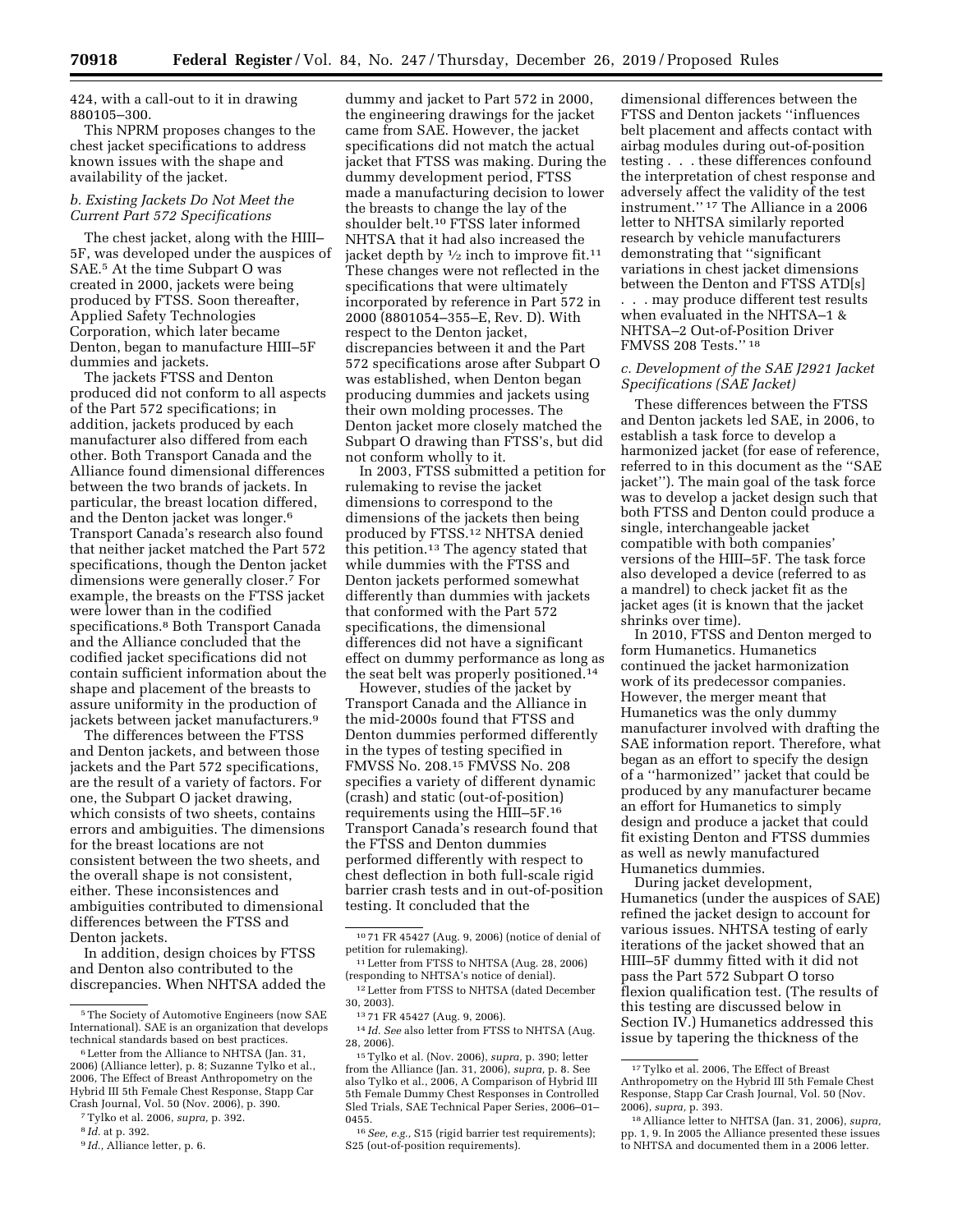jacket around the lower circumference where it interacts with the pelvis flesh.

SAE published an information report for the jacket in 2013 (SAE J2921 JAN2013 *supra*). The SAE jacket is intended to be compatible with all existing dummy brands (although, as explained later in this preamble, a dummy might need some tuning or refurbishing to meet Subpart O qualification requirements with the jacket). The J2921 jacket is currently offered for sale by Humanetics and JASTI–USA, Inc., the U.S. affiliate of JASTI Co., LLC, a manufacturer of dummies and test equipment headquartered in Japan.

## *d. NHTSA Enforcement Policy To Address Chest Jacket Issues*

Since the introduction of the HIII–5F in 2000, the available jackets brands (principally from FTSS and Denton) did not match each other, and neither exactly matched the Part 572 specifications. Such differences can lead to different compliance test results with different jackets.

In 2006, the Alliance requested that NHTSA, in its compliance testing program, use the same dummy brand (Denton or FTSS) the vehicle manufacturer used in its certification of a particular make/model. NHTSA adopted this requested practice by maintaining qualified dummies (and jackets) from both FTSS and Denton and has tracked which brand was used in the certification of vehicles the agency tests.

Recent events render this approach obsolete and necessitate further action by NHTSA. After the merger of FTSS and Denton, Humanetics indicated that it would maintain production of the FTSS and Denton brand versions of the jackets so that they could be used as spare parts on the existing FTSS and Denton dummies.19 However, in 2015 Humanetics discontinued production of the original FTSS and Denton chest jacket designs. According to its product catalog, Humanetics now sells only the SAE jacket, identified as part number 880105–355–H.20 This is the part number of the engineering drawing of the jacket that appears in SAE J2921.

Over the past few years, NHTSA has received requests from several vehicle manufacturers for NHTSA to conduct its compliance tests using the SAE jacket.

NHTSA did not agree to these requests, and instead required manufacturers to identify an FTSS or Denton jacket for NHTSA to use in its compliance testing. However, because chest jackets shrink or otherwise fall out of specification or wear out with age, NHTSA's stock of FTSS and Denton jackets is running out, and NHTSA has only a limited supply. The Alliance has informed NHTSA that its members are facing the same issue. Thus, the issues of jacket availability and which jacket designs are acceptable for use in compliance tests have become more urgent.

Today's proposal is intended to resolve these issues by commencing amending the Part 572 specifications for the jacket to include the specifications set out in J2921. The proposal also includes a few specifications we developed that are intended to ensure that jackets produced by different manufacturers perform equivalently on all dummy brands. We believe that new jackets currently produced by Humanetics meet both the specifications in J2921 and the additional specifications.

### *e. Proposed Modifications To Adopt the SAE Jacket*

We propose to amend the chest jacket specifications in Subpart O. The proposed changes reflect the J2921 jacket design in which the breast contours are blended more gradually into the torso, compared to the current Subpart O design where the breast contours are more sharply defined.

We propose to adopt the specifications in SAE J2921 (Figures 4– 6, which are engineering drawings of the SAE jacket design). However, we also propose adding additional specifications for the jacket's contour that are not contained in SAE J2921. Our proposed additional specifications for the jacket's contour adds breadth, depth, and circumference dimensions at different section levels of the jacket on the main assembly drawing of the dummy (880105–000, Rev. J, Sheet 5). Dimensions are specified for a jacket worn on a dummy, *i.e.,* measurements would be recorded on the jacket as worn on a dummy positioned on the same flat-back bench as what is currently shown on 800105–000, Rev. J, Sheet 5. The additional dimensional specifications are intended to define the outer shape of the thorax and to preclude belt routing discrepancies. The information includes additional views of the chest jacket at various cross sections.

We tentatively believe these additional specifications are necessary to ensure a sufficiently low level of

variation between jackets produced by different manufacturers. We note that the jacket drawing contained within SAE J2921 JAN2013 has less specificity than the current Subpart O drawing, 880105–355–E, Rev. D. In the final J2921 report, there are no dimensions, reference or otherwise, defining the breast size or the arm hole size and location. Also, the taper shown in J2921 (added after the 2011 draft to mitigate binding in the torso flexion test) is pictorial only, with no dimensions. The SAE report also does not indicate whether the specifications are for the jacket on its own or as fitted on a dummy. The agency is concerned that this overall lack of specificity could result in the production of jackets of vastly different shapes, but still meeting the drawing specifications of J2921. As was the case with the old FTSS and Denton jackets and the current Part 572 specifications, this lack of specificity could lead to differences in performance between dummies, which this proposal intends to resolve.

We also tentatively conclude that the proposed jacket specifications would encompass existing jackets that have been built to the SAE J2921 specifications; the proposed specifications were developed in light of such existing jackets. However, we believe that the older FTSS or Denton jackets would not conform to the proposed specifications (for example, the circumference at the different section levels).

NHTSA proposes to amend the Subpart O regulatory text to incorporate by reference new versions of the drawing package, parts list and PADI. These changes are described in more detail in a separate document being placed in the docket for this rulemaking.21 That document also includes the engineering drawings identified above.

To summarize the changes to the new drawing package, the drawings in which the chest jacket is currently specified (880105–355–E, 880105–356, 880105– 423, and 880105–424) would be replaced with:

- 880105–355–H, Rev B, Chest Flesh Assembly, Sheet 1
- 880105–355–H, Rev B, Chest Flesh Assembly, Sheet 2
- 880105–356–H, Rev C, Sternum Pad The Chest Flesh Assembly (880105– 355–H, Sheets 1 and 2) and the Sternum

<sup>19</sup>The Brand Harmonization of the Hybrid III 5th Small Female Crash Test Dummy 880105–000, The ATD Harmonization Task Group, Humanetics Innovative Solutions, Inc., July 2012.

<sup>20</sup>Hybrid-III 5th Small Female Dummy, 880105– 000–H Brand Harmonized Parts Catalog, Humanetics Innovative Solutions, Inc., August 2018.

<sup>21</sup>Engineering Change Proposal, Revision K, Hybrid III 5th Percentile Female Test Dummy, Part 572, Subpart O, Changes to: Parts List, Engineering Drawing Package, Procedure for the Assembly, Disassembly, and Inspection (PADI), Subpart O Regulatory Text, National Highway Traffic Safety Administration, November 2019.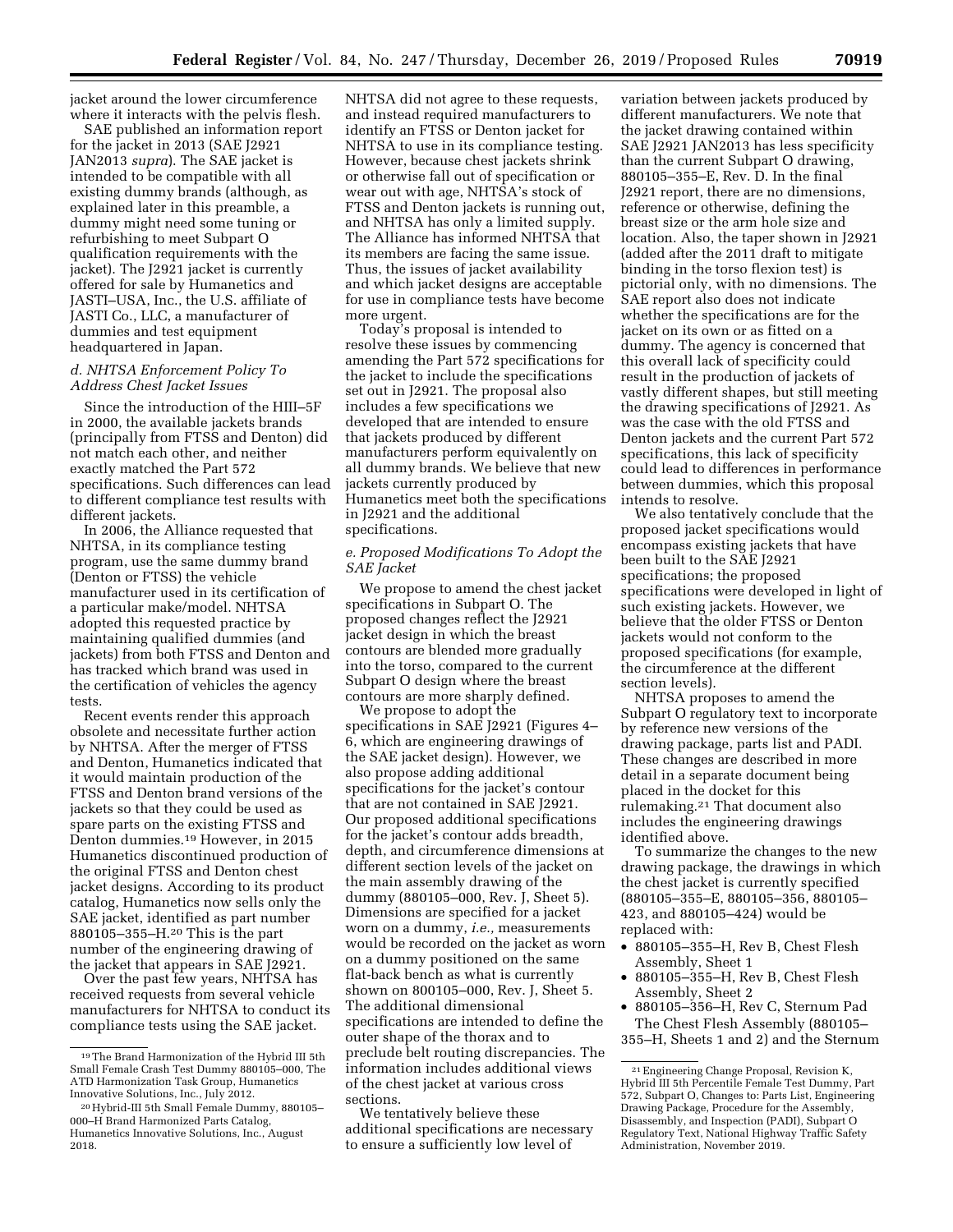Pad (880105–356–H) are derived from the reprints of drawings contained in SAE J2921 (Jan 2013). We would also revise drawing 800105–000, Complete Assembly, 5th Female, Rev J, Sheet 5 to add jacket dimensions at various cross sections, and revise the call-out to the jacket in drawing 880105–300 to reference the new drawing. We would also make some corresponding changes to the PADI.

NHTSA tentatively concludes that the proposed jacket specification will assure uniformity in the form, fit, and function of the HIII–5F. Based on testing the agency conducted with the SAE chest jacket (see section IV below, *Testing of the SAE jacket and spine box*), NHTSA tentatively concludes that dummies fitted with jackets built to the proposed specifications would pass the Subpart O qualification tests and would not result in different compliance test outcomes. This applies to both newly manufactured dummies as well as older, existing dummies fitted with the new jacket. When a new jacket is fitted to an existing (old) dummy (made by either FTSS and Denton), we believe there will be no significant change in performance in static out-of-position air bag deployment tests and in full scale vehicle crash tests, assuming the Subpart O qualification requirements are met. (Although, as discussed in the section below, when an existing FTSS or Denton dummy is fitted with a new jacket, the dummy may need to be retuned or refurbished in order to conform to all Subpart O qualification requirements. Such retuning or refurbishing is expected when fitting a new part to an existing dummy generally.)

We seek comment on the proposed specifications, including the proposed additional specifications. We seek information and data on whether existing jackets built to SAE J2921 on existing dummies will meet the proposed specifications. NHTSA also seeks comment on what (if any) additional information, such as tolerance specifications, is needed to fully specify the jacket in order to ensure that jackets produced by different manufacturers perform equivalently. We also seek comment on the proposed approach of specifying dimensions for the jacket as fitted on a dummy, including whether additional Subpart O qualification tests are necessary.

We will continue to collect measurement data on newly purchased jackets to check whether the dimensions and tolerances specified herein (including those derived from J2921 drawings and the new section

dimensions added by NHTSA) are being met by SAE jackets already in the field. We will also examine all measurement data provided to us. For the final rule, we may adjust the dimensions and tolerances to assure that jackets in the field achieve an acceptable degree of conformity while still assuring a high level of uniformity.

### *f. Other Issues*

### 1. Mandrel

SAE J2921 describes a mandrel to assess the fit of the jacket (because jackets tend to shrink over time, the mandrel was developed to assess jacket fit as it ages). There are reference marks on the back, bottom, and top of the mandrel that serve as indicators that the jacket has shrunk to the point where a replacement is recommended.

Use of the mandrel, if implemented in Subpart O, would constitute a new qualification requirement with a new test procedure. However, J2921 does not provide a test protocol or an objective fit criterion. Also, while J2921 depicts a drawing of the mandrel, it does not provide details or dimensions on the shape of the mandrel.

In its supplemental submission to NHTSA, the Alliance clarified that it was not requesting that the agency specify use of the mandrel; instead, the mandrel is an optional inspection device for test labs and is not intended for inclusion in Subpart O. NHTSA has considered the need for the mandrel and has tentatively decided not to incorporate the mandrel or the fit check procedure outlined in J2921. We seek comment on this.

2. Dummy Refurbishment and Tuning of Ribs

When a new jacket is introduced, a dummy on which it is installed may need some amount of refurbishment or tuning in order to pass the Subpart O qualification tests.

The degree to which the dummy needs refurbishment may vary. Refurbishment refers to replacing damaged parts with new parts. Some individual dummies require more new parts than others to pass the qualification tests with the SAE jacket. In its testing, NHTSA replaced parts such as the upper leg flesh, the thorax bib, and the molded pelvis. NHTSA found that FTSS dummies required more frequent refurbishment than Denton dummies. In addition, Information Report SAE J2921 states that when a new jacket is fitted to an older dummy, the thickness of rib damping material may need to be retuned for the dummy to conform to the Part 572 thorax assembly qualification requirements. In its supplemental submission, the Alliance describes a procedure for tuning the ribs by shaving off damping material. The amount of tuning varies depending on the dummy brand and the specific jacket.

In its own testing, rather than shaving damping material, NHTSA simply replaced the ribs (along with other parts) when the agency retrofitted the J2921 jacket to one of its older dummies. Nonetheless, under certain conditions, shaving the damping material remains an option if end-users so desire. Shaving off damping material acts to lower the force generated in the torso impact qualification test. Because there is no easy way for end-users to add damping material, ribs must be replaced if the force is too low. A replacement rib must have an ample thickness of damping material in order to be shaved.

The need to refurbish or tune existing dummies to obtain passing qualification results is not out of the ordinary. To put this in perspective, whenever a dummy of any type is assembled (not just a HIII– 5F) it must usually be adjusted to some degree in order to conform to all Part 572 qualification requirements. After repeated use in full scale vehicle tests, a part may need to be replaced if it has become worn or damaged. When a new part is introduced (such as the jacket of the HIII–5F), replacement of other parts is sometimes needed so that the dummy can pass all qualification requirements.

#### **III. Spine Box**

#### *a. Background*

The spine box of the HIII–5F is the dummy's steel backbone. It is located in the dummy's thorax, which consists of six bands that simulate human ribs. The bands are made of spring steel, and a thick layer of graphite is bonded to each band to provide damping when the bands are deflected, thus giving them humanlike properties. On the posterior aspect of the thorax, the bands are affixed to the spine box. The spine box is currently specified in the parts and drawings document in drawings 880105–1000, and SA572–S28 with callouts in 880105–300 and the PADI (pg. 21).

In the mid-2000s, the SAE Task Force began an effort—in parallel with its efforts on the chest jacket—to find and eliminate a source of signal noise that sometimes emanated from the HIII–5F spine box. Alliance members determined that the noise was caused by loosening of six socket head cap screws attaching the spine box to the lower spine. Due to a design shortcoming, repeated crash testing loosened the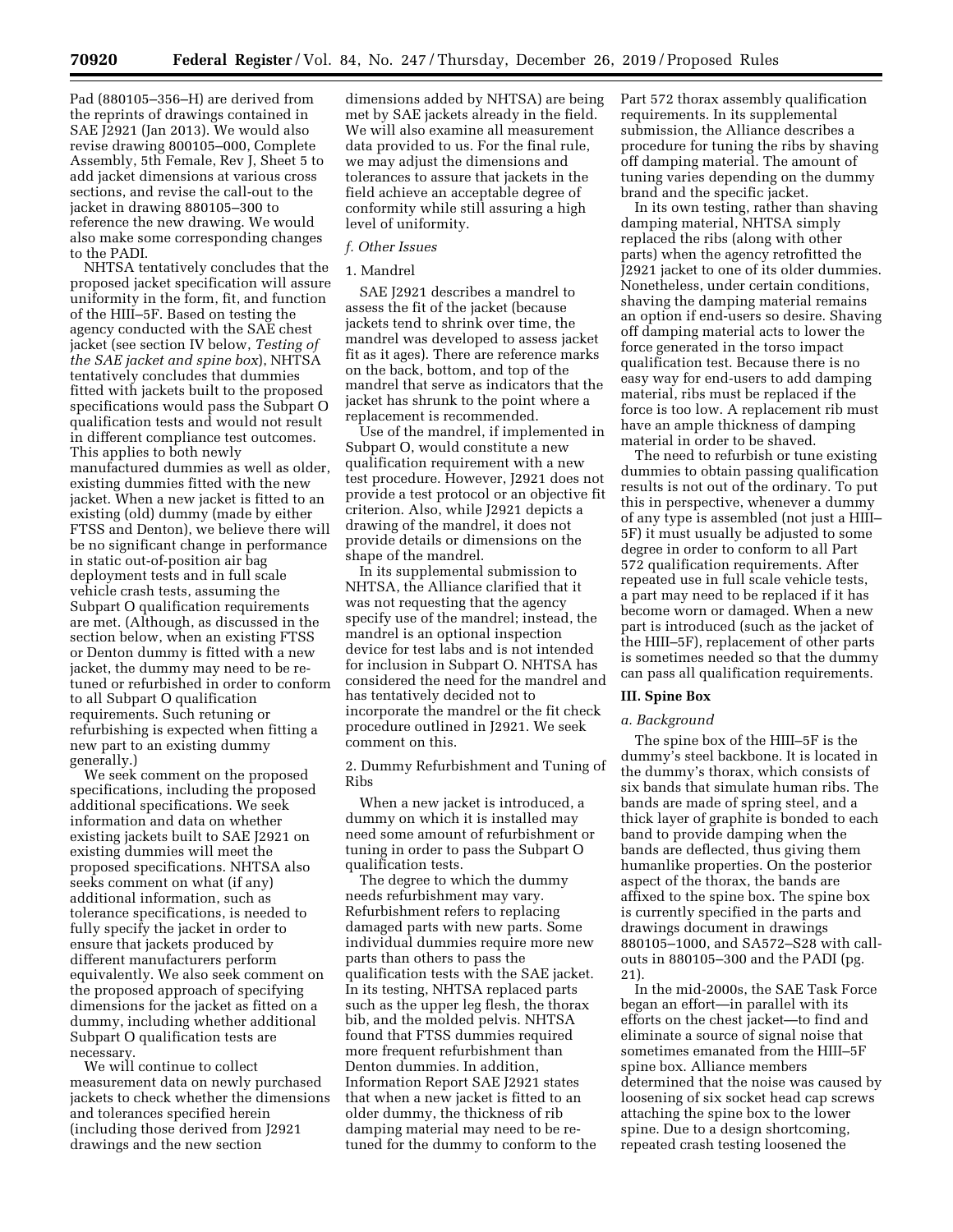screws so that they rattled against the inner walls of the through holes. This led to artifacts in the signals of the accelerometers in the thorax during sled and crash tests. The problem affected FTSS and Denton units alike. Testing laboratories have been addressing this problem by disassembling the dummy and inspecting and tightening the screws routinely.

As a long-term solution, SAE developed an alteration to improve the spine box. Specifically, it recommended adding plates to the side of the spine box, with bolts countersunk into the plate to remove any play from the assembly. The alteration prevents the screws from loosening and eliminates the signal noise. NHTSA and others tested the new spine box fix as it was being developed. (This research is discussed below.) In 2011 SAE published an information report for the spine box modification (SAE J2915 AUG2011, *supra*).

### *b. Proposed Modifications*

We propose to change the spine box specifications to permanently fix the signal noise problem. The new versions of the drawing package, parts list and PADI proposed for incorporation by reference include the SAE J2915 specifications for the improved spine box. The proposed revisions would add plates to the side of the spine box, with bolts countersunk into the plate to remove any play from the assembly. We propose to replace the current spine box drawings with the following:

- 880105–1045, Rev C, Hybrid III 5th Female Thoracic Spine Upgrade, Sheets 1–3.
- 880105–1047, HIII–5F Plate, Thoracic Spine Upgrade
- SID–070–6, Rev B, DOT–SID, Modified 5/16–18x5/8'' SHCS

All three drawings are derived from the reprints of drawings contained within SAE J2915 (Jan 2011). We discuss the changes in detail in the document docketed for this NPRM, *supra.*22

The modification would increase the quality of data and reduce maintenance

and testing time. The modification does not affect or change the dummy's performance in any way (other than eliminate the potential for noise).<sup>23</sup>

# **IV. Testing of the SAE Jacket and Spine Box**

NHTSA and others tested the SAE jacket and spine box to assess ATD performance with the new components. NHTSA's evaluation of the jacket and spine box was presented at the 2011 ESV Conference and in a 2011 paper. The agency conducted several types of tests using HIII–5F dummies retrofitted with jackets built to the then-most current version of the SAE specifications being developed (SAE J2921 was still in draft status); one jacket was made by FTSS, and one was made by Denton). Industry also evaluated the jacket and spine box. The results of this research are briefly summarized below.

## *a. Chest Jacket*

### 1. NHTSA Evaluation

In 2011 NHTSA published a study that evaluated preliminary versions of the SAE jacket produced by FTSS and Denton.24 It compared the dimensions of the jackets and evaluated the performance of dummies fitted with the jackets in sled tests, out-of-position tests, and some of the Subpart O qualification tests. It found that dummies fitted with jackets built to the SAE design under development performed essentially the same as dummies fitted with pre-existing FTSS and Denton (non-SAE) jackets with respect to dummy injury metrics and other responses (with one exception).

24McFadden J.D., Striklin J.L. (2011), Evaluation of the Hybrid III 5th female modified chest jacket and spine box, Paper No. 11–0334, 2011 ESV Conference.

The study found that the two brands of preliminary SAE jackets were identical in appearance (with some slight variations) and compared well to a draft version of the SAE drawings.

Qualification tests prescribed in Subpart O, including those most likely to be influenced by the jacket (the thorax impact test and the quasi-static torso flexion test) were also carried out. All of those Subpart O qualification requirements were met for all dummy configurations with one exception: When either an FTSS dummy or a Denton dummy was fitted with the SAE jacket, the dummy did not meet the pull force requirement for the torso flexion test. During the flexion test, the jacket tended to bind at the waist when the dummies were pitched forward into the 45-degree test position. The added resistance due to the binding caused the pull force to exceed the specified limit of 390 N. The study concluded that further work on the jacket was needed to address the torso flexion test results. The SAE jacket was subsequently redesigned to address this.

NHTSA also conducted sled tests similar in severity to a frontal rigid barrier crash test (35 mph, peak acceleration of 28 Gs) and static, lowrisk out-of-position air bag deployments. NHTSA found that dummies fitted with the jackets built to the SAE design under development performed essentially the same as dummies fitted with pre-existing FTSS and Denton jackets with respect to dummy injury metrics and other responses, including those most likely to be affected by the chest jacket (chest deflection and acceleration).

When SAE finalized the jacket design and issued SAE J2921 in 2013, NHTSA purchased new jackets (from Humanetics and JASTI–USA) to ensure they would fit properly on the agency's existing FTSS and Denton HIII–5F dummies, and that ''passing'' results could be obtained in the torso flexion and thorax impact qualification tests. In all instances, the agency was able to demonstrate passing results for both these qualification tests (some dummy refurbishment was needed to pass the test, but as noted above, refurbishment of an ATD when a new part is fitted is a common operating procedure). See Table 2.

<sup>22</sup>Engineering Change Proposal, Revision K, Hybrid III 5th Percentile Female Test Dummy, Part 572, Subpart O, Changes to: Parts List, Engineering Drawing Package, Procedure for the Assembly, Disassembly, and Inspection (PADI), Subpart O Regulatory Text, National Highway Traffic Safety Administration, November 2019.

<sup>23</sup>We note that the current Subpart O ATD can be a valid test dummy without installing the new spine box, *i.e.,* users can address the signal noise problem by disassembling the dummy and inspecting and tightening the screws by hand on a routine basis. However, NHTSA believes that these efforts must be taken regularly to ensure that the ATD's thoracic data are not affected by the spine box signal noise, and that test evaluators should carefully review test data for signs of artifacts in the signals of the thorax accelerometers. As an alternative to checking bolt tightness on existing units or replacing the entire spine box, end-users, at their discretion, may opt to modify (rather than replace) their dummy's spine box as prescribed by SAE J2915. However, NHTSA's proposal does not include specifications for the modification.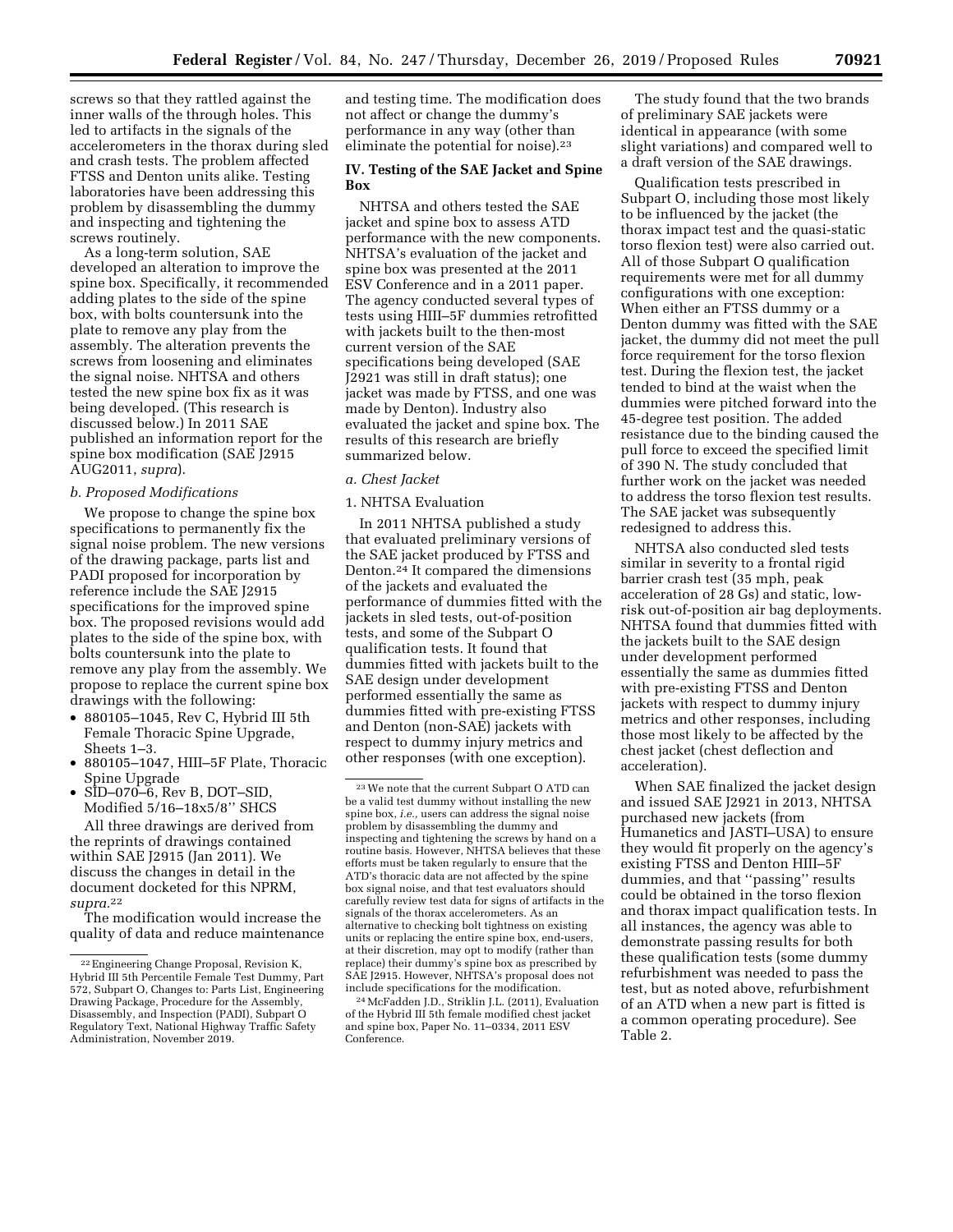| Dummy mfg     | Dummy<br>serial No. | Jacket            | Trial | Test site   | Initial angle<br>$(\text{deg})$ | Return<br>angle<br>difference.<br>final-init.<br>$(\text{deg})$ | Max force<br>@45 deg<br>during 10<br>sec<br>(N) | Rotation<br>rate<br>(deg/sec) | Test date |
|---------------|---------------------|-------------------|-------|-------------|---------------------------------|-----------------------------------------------------------------|-------------------------------------------------|-------------------------------|-----------|
|               |                     |                   |       |             | [1 to 20]                       | $-8$ to $+8$ ]                                                  | [320 to 390]                                    | $[0.5 \text{ to } 1.5]$       |           |
| FTSS refurb   | F416                | <b>HIS DM9396</b> |       | <b>VRTC</b> | 15.4                            | 3.6                                                             | 331                                             | 1.03                          | 5/28/2013 |
|               |                     |                   | 2     | <b>VRTC</b> | 15.3                            | 3.8                                                             | 325                                             | 0.98                          | 5/28/2013 |
|               |                     |                   | 3     | <b>VRTC</b> | 16.4                            | 2.7                                                             | 352                                             | 0.96                          | 5/28/2013 |
| FTSS refurb   | F416                | <b>HIS DM9432</b> |       | <b>VRTC</b> | 15.3                            | 3.8                                                             | 324                                             | 0.97                          | 5/28/2013 |
|               |                     |                   | 2     | <b>VRTC</b> | 16.1                            | 3.1                                                             | 345                                             | 0.95                          | 5/28/2013 |
|               |                     |                   | 3     | <b>VRTC</b> | 15.8                            | 3.4                                                             | 346                                             | 0.98                          | 5/28/2013 |
| FTSS refurb   | F416                | <b>JASTI 129</b>  |       | <b>VRTC</b> | 14.7                            | 4.5                                                             | 363                                             | 0.97                          | 5/28/2013 |
|               |                     |                   | 2     | <b>VRTC</b> | 15.2                            | 4.2                                                             | 355                                             | 0.94                          | 5/28/2013 |
|               |                     |                   | 3     | <b>VRTC</b> | 15.5                            | 4.1                                                             | 355                                             | 0.99                          | 5/29/2013 |
| FTSS refurb   | F515                | <b>JASTI 129</b>  |       | <b>TRC</b>  | 16.3                            | 2.8                                                             | 326                                             | 0.94                          | 5/6/2014  |
|               |                     |                   | 2     | <b>TRC</b>  | 16.4                            | 3.0                                                             | 324                                             | 0.96                          | 5/6/2014  |
|               |                     |                   | 3     | <b>TRC</b>  | 16.4                            | 3.6                                                             | 343                                             | 0.91                          | 5/6/2014  |
| FTSS refurb   | F515                | <b>HIS DM9369</b> |       | <b>TRC</b>  | 15.6                            | 4.1                                                             | 389                                             | 0.91                          | 5/6/2014  |
|               |                     |                   | 2     | <b>TRC</b>  | 15.8                            | 4.1                                                             | 352                                             | 0.92                          | 5/7/2014  |
|               |                     |                   | 3     | <b>TRC</b>  | 15.9                            | 3.9                                                             | 337                                             | 0.88                          | 5/7/2014  |
| Denton refurb | D <sub>137</sub>    | <b>HIS DM9432</b> |       | <b>TRC</b>  | 13.7                            | 3.5                                                             | 374                                             | 1.04                          | 7/15/2014 |
|               |                     |                   | 2     | <b>TRC</b>  | 14.1                            | 3.5                                                             | 377                                             | 1.02                          | 7/15/2014 |
|               |                     |                   | 3     | <b>TRC</b>  | 14.0                            | 3.6                                                             | 367                                             | 1.01                          | 7/15/2014 |
| Denton refurb | D <sub>137</sub>    | <b>JASTI 129</b>  |       | <b>TRC</b>  | 12.7                            | 5.1                                                             | 360                                             | 0.87                          | 7/16/2014 |
|               |                     |                   | 2     | <b>TRC</b>  | 13.3                            | 4.5                                                             | 359                                             | 0.94                          | 7/17/2014 |
|               |                     |                   | 3     | <b>TRC</b>  | 14.2                            | 3.9                                                             | 353                                             | 0.96                          | 7/18/2014 |

**Note:** Jackets reflect the design described in the final version of SAE J2921 (2013).

In summary, these tests demonstrated that old dummies (FTSS and Denton versions) that were fitted with the SAE jacket would pass the Subpart O qualification requirements. Once an older dummy was retrofitted with a new J2921 jacket, all parts on the dummy conformed dimensionally to the proposed Subpart O engineering drawings.

NHTSA did not perform re-tests of the sled and out-of-position test series performed for the 2011 study with the final version of the SAE jacket. The final revision only reduced the length of the sternal pad and tapered the lower portion of the jacket. These changes affect the dummy response in extreme thorax flexion as seen in the torso flexion qualification test. Because this condition was not manifested in either the sled or out-of-position test series, NHTSA believes the effects of the taper and shorter sternal pad would have been negligible. Nonetheless, NHTSA believes that the revisions to the jacket design were necessary; when extreme flexion does occur, the torso response must be preserved.

### 2. Industry Evaluation

The Alliance's supplement to its rulemaking petition and SAE J2921 also indicate that the SAE jacket performs equivalently to the Denton and FTSS jackets.

The SAE report shows that the SAE jacket has not affected thorax biofidelity. It shows that the force vs. deflection plots for the 6.7 m/s thorax impact tests with the SAE jackets were within the biofidelity corridors that served as design targets for the original dummy design. The plots demonstrate that the SAE jacket has not affected dummy response.

The Alliance submitted information in its supplemental letter demonstrating that the SAE jacket can pass the Subpart O thorax impact tests. However, we note that both the Alliance and SAE J2921 indicate that the thickness of rib damping material may need to be adjusted for the dummy to conform to the Part 572 qualification requirement for the thorax assembly when a new SAE jacket is placed on an old dummy. The Alliance, in its supplemental submission, clarified how and why this adjustment is made. Due to high batchto-batch variability of the rib damping material, the dynamic performance of the rib is specified and not the thickness. New ribs are shipped with the expectation that some tuning (shaving down some rib damping material) is required to bring the dummy into acceptable performance corridors depending upon the chest jacket used. The interchangeability varies with the brand and dummy condition, so adjustments may be necessary when switching jackets.

The testing also indicated that the final version of the SAE jacket could pass the Subpart O torso flexion test. Testing by both SAE and Alliance members found, as did NHTSA, that the first iteration of the SAE jacket (made in 2011) registered high pull forces in the torso flexion test. Testing of the final version of the jacket showed, however,

that it was able to pass the torso flexion test. Both SAE J2921 and the Alliance's supplemental submission indicate that when a new SAE jacket is fitted to an older dummy, some refurbishment of the dummy may be needed in order for it and the new jacket to perform properly.

### *b. Spine Box*

NHTSA's 2011 study showed that the spine modification had completely eliminated the noise emanating from the chest without affecting the response of the dummy in any other way. The study found that the spine boxes manufactured by different manufacturers were identical, suggesting that the spine box alterations are sufficiently specified. The study also concluded that the spine box was durable.

Testing undertaken for the SAE task force and reported in SAE J2915 also showed that the new spine box had equivalent performance to the existing spine box and did not loosen over repeated testing.

#### **V. Lead Time**

NHTSA proposes to make the changes effective 45 days after publication of a final rule. This means that Subpart O the specifications for the chest jacket and spine box—will be changed on that date. FMVSS No. 208 specifies that NHTSA is to use the Subpart O dummy in its compliance tests. Thus, starting on the effective date of the final rule, under FMVSS No. 208 the HIII 5th percentile adult female dummy would be used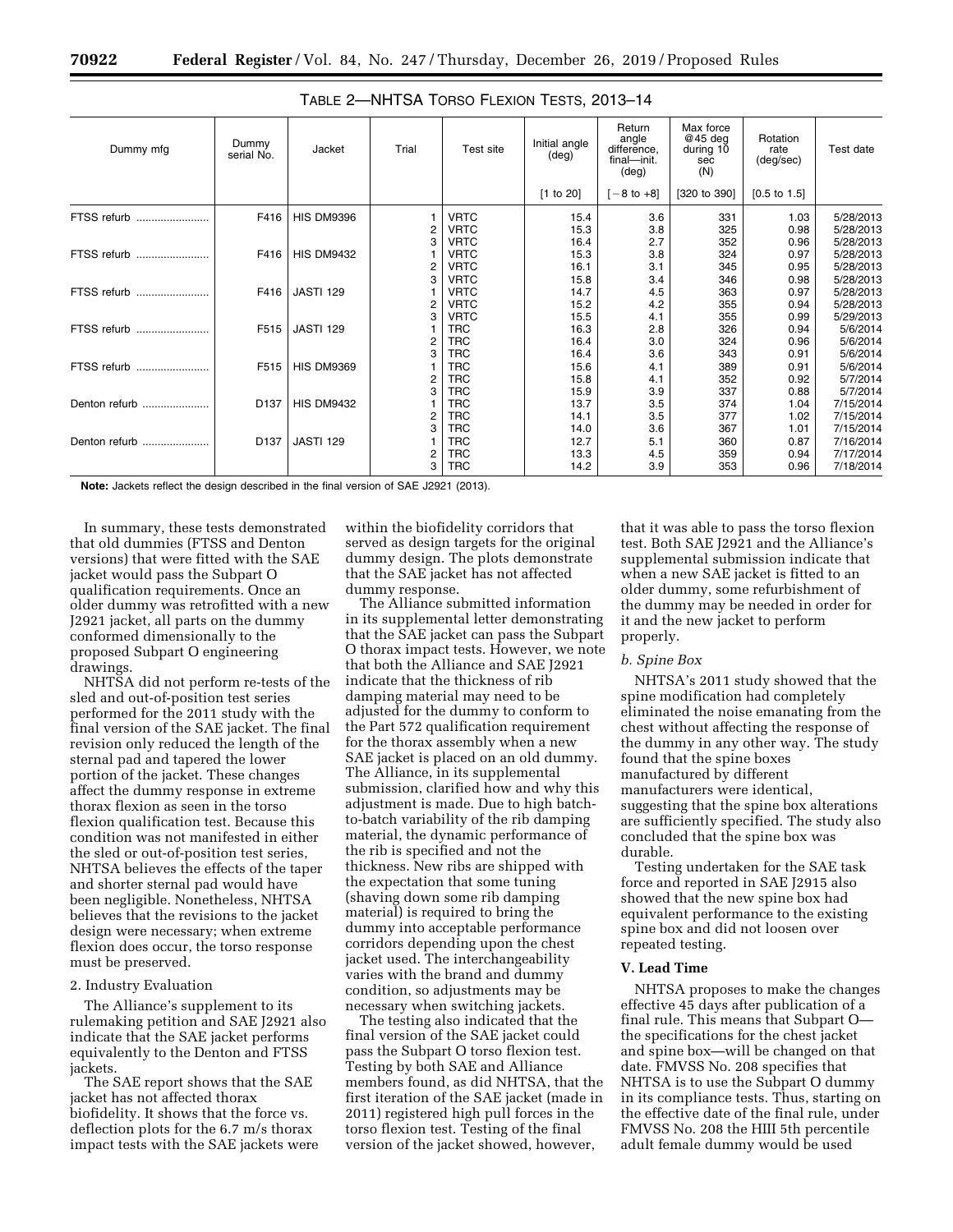with the new SAE jacket and spine box in NHTSA's tests.25

NHTSA believes the 45-day lead time would be sufficient because we do not believe that testing under FMVSS No. 208 would be significantly affected by the final rule. Vehicle manufacturers already use the SAE jacket on the ATD. Moreover, because none of the dummy jackets that are currently in use correspond to the existing Subpart O specifications, there should be no issue with taking an existing dummy out of conformity with the implementation of this rule. We also believe that jackets built to SAE J2921 that are currently used in the field would conform to the proposed specifications. The improved spine box is not expected to affect dummy performance because the revision only acts to remove the unwanted artifact of loose bolts rattling.

Manufacturers wishing to test with the proposed jacket and spine box should have no difficulty obtaining the necessary parts. NHTSA asked the Alliance to assess the cost and availability of obtaining the parts associated with the proposed changes. In its supplemental letter, the Alliance indicated that all parts associated with the proposed jacket and spine box changes are available, and there should not be any difficulties meeting anticipated demand.

We also tentatively conclude that a shortened lead time is desirable because the proposed changes are beneficial for testing laboratories. We believe that the proposed jacket and spine box changes would likely lead to diminished laboratory technician workload. A common jacket design would eliminate the need to deal with multiple jacket versions. The new spine box would also lighten laboratory workload by eliminating the need to re-torque the bolts between tests. With respect to levels of effort and technician training needed to modify and maintain the new jacket and spine box, the Alliance indicated in its supplemental letter that both modifications are well within the technical competency of existing laboratory technicians. It also stated that the introduction of the new parts will not create any significant increases in the workload necessary to maintain the dummies.

#### **VI. Housekeeping Amendments**

The agency proposes the following housekeeping and other amendments to Subpart O.

1. NHTSA proposes to amend the title of Subpart O to add the word ''adult'' between ''5th percentile'' and ''female'' for clarity.

2. The agency proposes to remove the words ''Alpha Version'' from the title of Subpart O. During adoption of some of the subparts of Part 572 NHTSA had decided that referring to the alpha, beta, etc., ''versions'' of the test dummies would better distinguish a current version of an ATD from a previous version. The agency later decided this naming convention was not helpful and has not followed it. Accordingly, we would like to remove ''Alpha Version'' from the title of Subpart O since the naming convention is no longer used.

3. This NPRM proposes to revise Subpart O's references to SAE J211 parts 1 and 2 and to SAE J1733 to refer to the most up-to-date versions of the standards. SAE J211 is revised with improved diagrams for defining the dummy coordinate system, and corrections to minor mistakes in print. New information and recommendations for data system grounding, sensor cable shielding, and minimizing the effects of transducer resonance are included. Clarifications on data processing are also included. J1733 is revised with improved diagrams for defining the dummy coordinate system (for the HIII– 5F, the system itself is unchanged).

#### **VII. Regulatory Analyses and Notices**

# *Executive Order 12866, Executive Order 13563, and DOT Order 2100.6*

We have considered the potential impact of this proposed rule under Executive Orders 12866 and 13563, and DOT Order 2100.6, and have determined that it is nonsignificant. This rulemaking document was not reviewed by the Office of Management and Budget (OMB) under E.O. 12866. We have considered the qualitative costs and benefits of this NPRM under the principles of E.O. 12866.

As stated in 49 CFR 572.3, *Application,* Part 572 does not in itself impose duties or liabilities on any person. It only serves to describe the test tools that measure the performance of occupant protection systems. Thus, this Part 572 proposed rule itself does not impose any requirements on anyone. Businesses are affected only if they choose to manufacture or test with the dummy. Because the economic impacts of this rule are minimal, no further regulatory evaluation is necessary.

This NPRM proposes changes to the specifications of the HIII–5F chest jacket and spine box. For entities testing with the dummy, the proposed revisions are intended to resolve issues with the fit

and availability of the jacket and a noise artifact from the spine box. Neither change would impose new requirements on vehicle manufacturers.

With respect to benefits, the dummy would not change in any way other than to improve its usability and objectivity. This rulemaking benefits the public by specifying a more objective test tool, which lessens the burden of dummy end-users in performing tests and interpreting test results. It also benefits vehicle manufacturers by providing certainty about which test jacket and spine box NHTSA will use in compliance tests with the HIII 5th percentile adult female ATD, and assurance about the continued availability of the jacket. This rulemaking benefits NHTSA as the agency would no longer have to maintain test jackets of different designs and take steps to match the compliance test jacket with that specified by the vehicle manufacturers. Specifying the new test jacket and spine box ensures the long-term availability of a test jacket for compliance tests.

The costs associated with this rulemaking are limited to those associated with acquiring new dummy parts. We tentatively conclude that the proposed changes would not necessitate the purchasing of any parts that would not have been purchased in the normal course of business in the absence of the proposed changes.

We do not believe the proposed chest jacket changes would impose any additional costs compared to what would have been expended if we did not adopt the proposed changes. Because a chest jacket eventually wears out, it must be replaced. Dummy refurbishments and part replacements are a routine part of ATD testing. The agency understands that industry has essentially run out of its supply of the older FTSS and Denton jackets. We further understand that industry has been replacing worn-out FTSS and Denton jackets with new jackets built to the SAE J2921 specifications. While the FTSS and Denton jackets are not consistent with the proposed specifications, we believe that chest jackets built to the SAE J2921 specifications would meet the proposed specifications. Because industry and testing labs need to replace the chest jacket in the regular course of business—regardless of whether the proposed changes are adopted—and the only available replacement chest jackets conform to the proposed specifications, we believe the proposed chest jacket

<sup>25</sup> In its February 21, 2014 petition, the Alliance recommended that compliance with the new specifications should be optional for a period of five years. NHTSA seeks comment on whether this is still necessary or appropriate.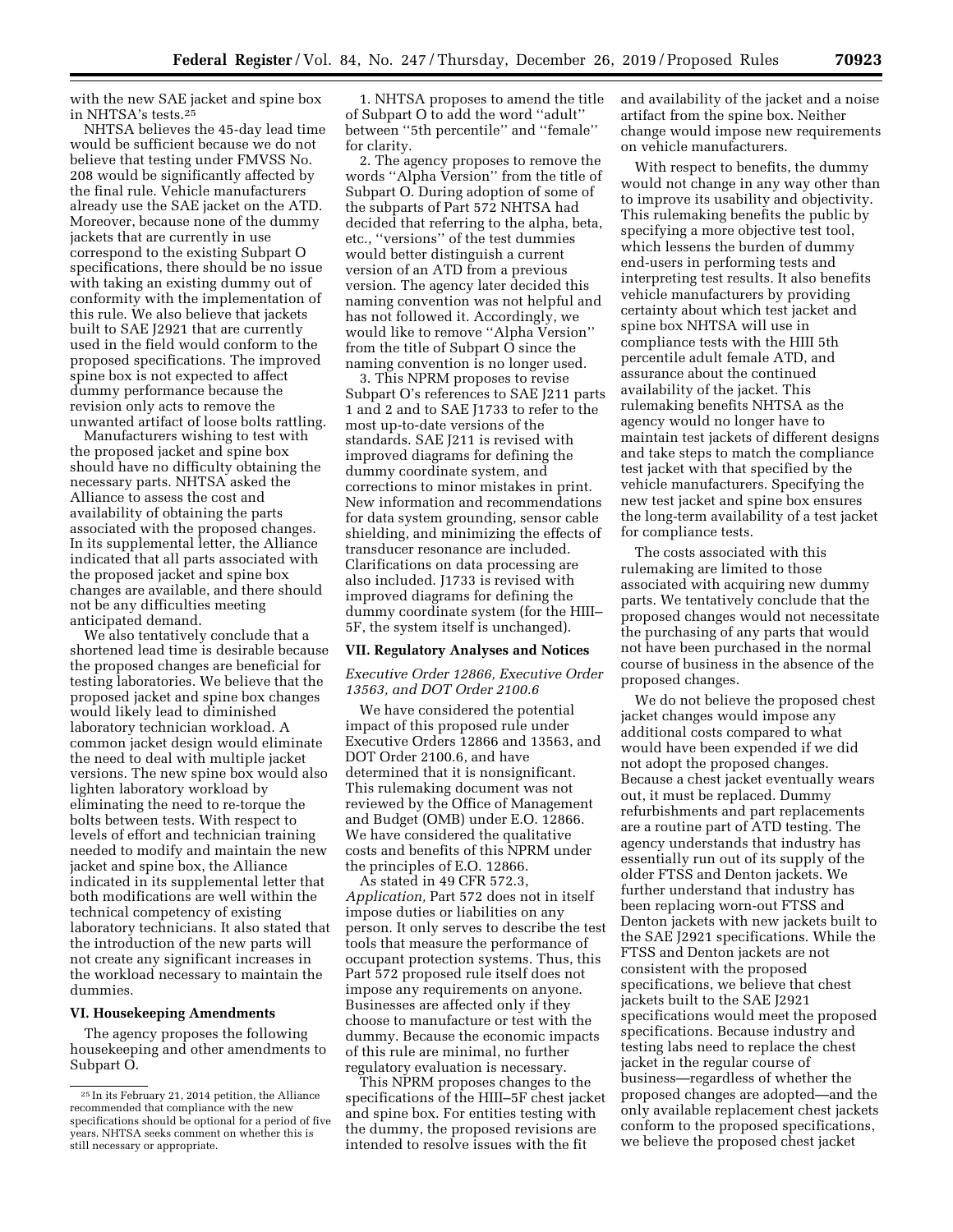specifications would not impose any additional costs on industry.26

The revised spine box, which is not typically replaced during routine maintenance, costs about \$600. End users do not have to purchase a revised spine box. They can compensate for the design shortcoming of the current spine box by disassembling the dummy and re-torqueing the relevant fasteners by hand before each test.

### *Executive Order 13771*

Executive Order 13771, titled ''Reducing Regulation and Controlling Regulatory Costs,'' directs that, unless prohibited by law, whenever an executive department or Agency publicly proposes for notice and comment or otherwise promulgates a new regulation, it shall identify at least two existing regulations to be repealed. In addition, any new incremental costs associated with new regulations shall, to the extent permitted by law, be offset by the elimination of existing costs. Only those rules deemed significant under section 3(f) of Executive Order 12866, ''Regulatory Planning and Review,'' are subject to these requirements. As discussed above, this rule is not a significant rule under Executive Order 12866 and, accordingly, is not subject to the offset requirements of 13771.

# *Executive Order 13609: Promoting International Regulatory Cooperation*

The policy statement in section 1 of Executive Order 13609 provides, in part:

The regulatory approaches taken by foreign governments may differ from those taken by U.S. regulatory agencies to address similar issues. In some cases, the differences between the regulatory approaches of U.S. agencies and those of their foreign counterparts might not be necessary and might impair the ability of American businesses to export and compete internationally. In meeting shared challenges involving health, safety, labor, security, environmental, and other issues, international regulatory cooperation can identify approaches that are at least as protective as those that are or would be adopted in the absence of such cooperation. International regulatory cooperation can also reduce, eliminate, or prevent unnecessary differences in regulatory requirements.

The proposed revisions are intended to resolve issues with the fit and availability of the jacket and a noise artifact from the spine box. Neither change would impose new requirements on vehicle manufacturers. NHTSA does not believe the proposal would lead to any reduction in harmonization.

#### *Executive Order 13132 (Federalism)*

Executive Order 13132 requires agencies to develop an accountable process to ensure ''meaningful and timely input by State and local officials in the development of regulatory policies that have federalism implications.'' ''Policies that have federalism implications'' is defined in the Executive Order to include regulations that have ''substantial direct effects on the States, on the relationship between the national government and the States, or on the distribution of power and responsibilities among the various levels of government.''

NHTSA has analyzed this proposed amendment in accordance with the principles and criteria set forth in E.O. 13132. The agency has determined that this proposal does not have sufficient federalism implications to warrant consultation and the preparation of a federalism assessment.

### *National Environmental Policy Act*

NHTSA has analyzed this proposal for the purposes of the National Environmental Policy Act and determined that it will not have any significant impact on the quality of the human environment.

# *Executive Order 12988 (Civil Justice Reform)*

With respect to the review of the promulgation of a new regulation, section 3(b) of Executive Order 12988, ''Civil Justice Reform'' (61 FR 4729, February 7, 1996) requires that Executive agencies make every reasonable effort to ensure that the regulation: (1) Clearly specifies the preemptive effect; (2) clearly specifies the effect on existing Federal law or regulation; (3) provides a clear legal standard for affected conduct, while promoting simplification and burden reduction; (4) clearly specifies the retroactive effect, if any; (5) adequately defines key terms; and (6) addresses other important issues affecting clarity and general draftsmanship under any guidelines issued by the Attorney General. This document is consistent with that requirement.

Pursuant to this Order, NHTSA notes as follows. The issue of preemption is discussed above in connection with E.O. 13132. NHTSA notes further that there

is no requirement that individuals submit a petition for reconsideration or pursue other administrative proceeding before they may file suit in court.

### *Regulatory Flexibility Act*

Pursuant to the Regulatory Flexibility Act (5 U.S.C. 601 *et seq.,* as amended by the Small Business Regulatory Enforcement Fairness Act (SBREFA) of 1996), whenever an agency is required to publish a proposed or final rule, it must prepare and make available for public comment a regulatory flexibility analysis that describes the effect of the rule on small entities (*i.e.,* small businesses, small organizations, and small governmental jurisdictions), unless the head of the agency certifies the rule will not have a significant economic impact on a substantial number of small entities. The Small Business Administration's regulations at 13 CFR part 121 define a small business, in part, as a business entity ''which operates primarily within the United States." (13 CFR 121.105(a)).

NHTSA has considered the effects of this rulemaking under the Regulatory Flexibility Act. I hereby certify that this rulemaking action would not have a significant economic impact on a substantial number of small entities. This action would not have a significant economic impact on a substantial number of small entities because the revisions to the test dummy would not impose any requirements on anyone. NHTSA would use the revised ATD in agency testing but would not require anyone to manufacture the dummy or to test motor vehicles or motor vehicle equipment with it. Further, small vehicle manufacturers that choose to test with the 5th percentile adult female dummy would not be significantly impacted by this rulemaking. The proposal would simply replace the chest jacket and spine box now used with the test dummy with more up-to-date equipment. Since chest jackets must periodically be replaced on the test dummy because they wear out, this amendment would not significantly affect end users of the ATD (they will continue to do what they already do). Similarly, the change to the new spine box would not significantly affect small vehicle manufacturers. It entails a simple one-time replacement where the old part would be switched out with the new.

#### *Incorporation by Reference*

Under regulations issued by the Office of the Federal Register (1 CFR 51.5(a)), an agency, as part of a proposed rule that includes material incorporated by reference, must summarize material that

 $^{\rm 26}$  For the case of the HIII–5F, a new jacket costs about \$850. If a new jacket is installed on an existing dummy, additional refurbishments or tuning of that dummy may be needed in order for it to pass the Subpart O qualification tests. Depending on the condition and age of the dummy, several other parts may need to be replaced at a cost of up to \$10,000. However, dummy refurbishments and part replacements are an inherent part of testing and many of the additional parts are often replaced on a regular schedule. In other words, some of the parts would eventually be replaced, and the costs of the replacement parts can be amortized over a number of tests.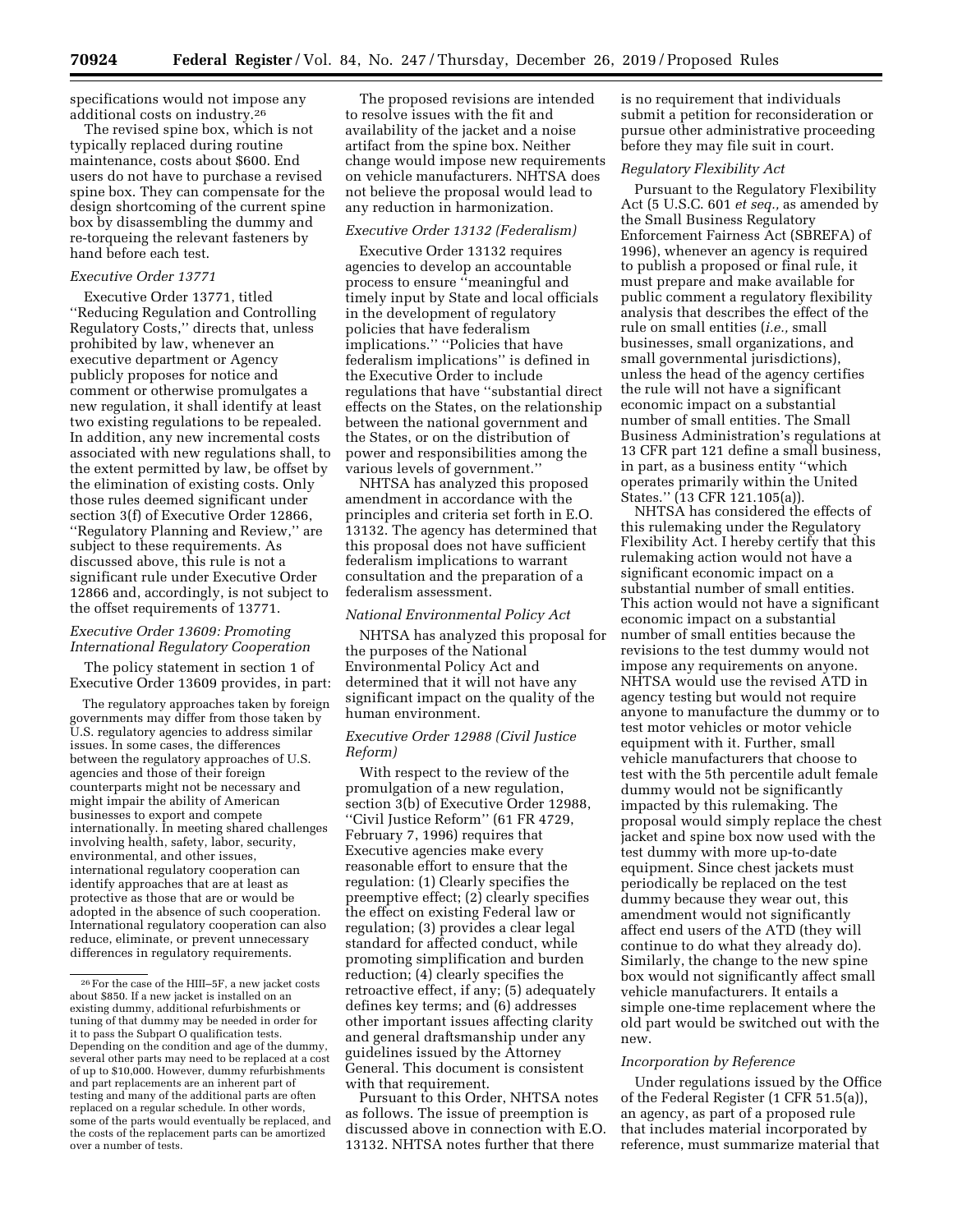is proposed to be incorporated by reference and must discuss the ways the material proposed to be incorporated by reference is reasonably available to interested parties or how the agency worked to make materials available to interested parties.

This proposed rule would incorporate by reference updated versions of a parts list, drawings, and a manual into 49 CFR part 572, subpart O. This material is published by NHTSA (with permission from SAE International). The contents of the documents are summarized in Sections II.e and III.b, above, and a draft of the documents that would be incorporated by reference has been placed in the docket for this rulemaking for interested parties to review.

This proposed rule would also incorporate updated versions of SAE Recommended Practice J211/1 parts 1 and 2 and SAE J1733. Older versions of these documents are already incorporated by reference into Subpart O. The changes in the updated versions are summarized in Section VI, above. The version currently incorporated by reference is available in SAE International's online reading room.27 The updated version is available for review at NHTSA and is available for purchase from SAE International.

## *National Technology Transfer and Advancement Act*

Under the National Technology Transfer and Advancement Act of 1995 (NTTAA) (Public Law 104–113), ''all Federal agencies and departments shall use technical standards that are developed or adopted by voluntary consensus standards bodies, using such technical standards as a means to carry out policy objectives or activities determined by the agencies and departments.'' Voluntary consensus standards are technical standards (*e.g.,*  materials specifications, test methods, sampling procedures, and business practices) that are developed or adopted by voluntary consensus standards bodies, such as SAE. The NTTAA directs this Agency to provide Congress, through OMB, explanations when the Agency decides not to use available and applicable voluntary consensus standards.

SAE has published information reports on the HIII 5th percentile adult female's chest jacket and spine box which today's proposal incorporates in full. The foregoing sections of this document discuss in detail SAE's work in these areas: SAE J2921 (Chest Jacket) and SAE J2915 (Spine Box). To the

extent the NPRM has a few specifications beyond SAE J2921, we explain our belief that they are necessary to ensure a sufficient level of uniformity between jackets produced by different manufacturers going forward, and to prevent discrepancies in jacket designs from reoccurring in the future.

In addition, the following voluntary consensus standards have been used in developing this NPRM:

• SAE Recommended Practice J211/ 1\_201403 (March 2014), ''Electronic Instrumentation;''

• SAE Recommended Practice J211/ 2\_201406 (June 2014), ''Photographic Instrumentation''; and

• SAE J1733\_201811 (November 2018), ''Sign Convention for Vehicle Crash Testing.''

### *Paperwork Reduction Act*

Under the Paperwork Reduction Act of 1995 (PRA) (44 U.S.C. 3501, *et seq.*), Federal agencies must obtain approval from the Office of Management and Budget (OMB) for each collection of information they conduct, sponsor, or require through regulations. This rulemaking would not establish any new information collection requirements.

### *Unfunded Mandates Reform Act*

The Unfunded Mandates Reform Act of 1995 (Pub. L. 104–4) (UMRA) requires agencies to prepare a written assessment of the costs, benefits, and other effects of proposed or final rules that include a Federal mandate likely to result in the expenditures by States, local or tribal governments, in the aggregate, or by the private sector, of more than \$100 million annually (adjusted annually for inflation with base year of 1995). Adjusting this amount by the implicit gross domestic product price deflator for 2013 results in \$142 million (109.929/75.324 = 1.42). The assessment may be included in conjunction with other assessments, as it is here.

27*<https://www.sae.org/standards/reading-room>*. 28 49 CFR 553.21. This proposed rule would not impose any unfunded mandates under the UMRA. This proposed rule does not meet the definition of a Federal mandate because it does not impose requirements on anyone. It amends 49 CFR part 572 by adding specifications for a new test jacket and spine box for the 5th percentile adult female dummy that NHTSA uses in agency compliance tests. This NPRM would affect only those businesses that choose to manufacture or test with the dummy. This proposed rule is not likely to result in expenditures by State, local or tribal governments of more than \$100 million annually.

# *Plain Language*

Executive Order 12866 and E.O. 13563 require each agency to write all rules in plain language. Application of the principles of plain language includes consideration of the following questions:

• Have we organized the material to suit the public's needs?

• Are the requirements in the rule clearly stated?

• Does the rule contain technical language or jargon that isn't clear?

• Would a different format (grouping and order of sections, use of headings, paragraphing) make the rule easier to understand?

• Would more (but shorter) sections be better?

• Could we improve clarity by adding tables, lists, or diagrams?

• What else could we do to make the rule easier to understand?

If you have any responses to these questions, please include them in your comments on this proposal.

### *Regulation Identifier Number (RIN)*

The Department of Transportation assigns a regulation identifier number (RIN) to each regulatory action listed in the Unified Agenda of Federal Regulations. The Regulatory Information Service Center publishes the Unified Agenda in April and October of each year. You may use the RIN contained in the heading at the beginning of this document to find this action in the Unified Agenda.

### *Privacy Act*

Anyone is able to search the electronic form of all comments received into any of our dockets by the name of the individual submitting the comment (or signing the comment, if submitted on behalf of an association, business, labor union, etc.). You may review DOT's complete Privacy Act Statement in the **Federal Register**  published on April 11, 2000 (65 FR 19477–78).

### **VIII. Public Participation**

### *How do I prepare and submit comments?*

• To ensure that your comments are correctly filed in the Docket, please include the Docket Number found in the heading of this document in your comments.

• Your comments must not be more than 15 pages long.28 NHTSA established this limit to encourage you to write your primary comments in a concise fashion. However, you may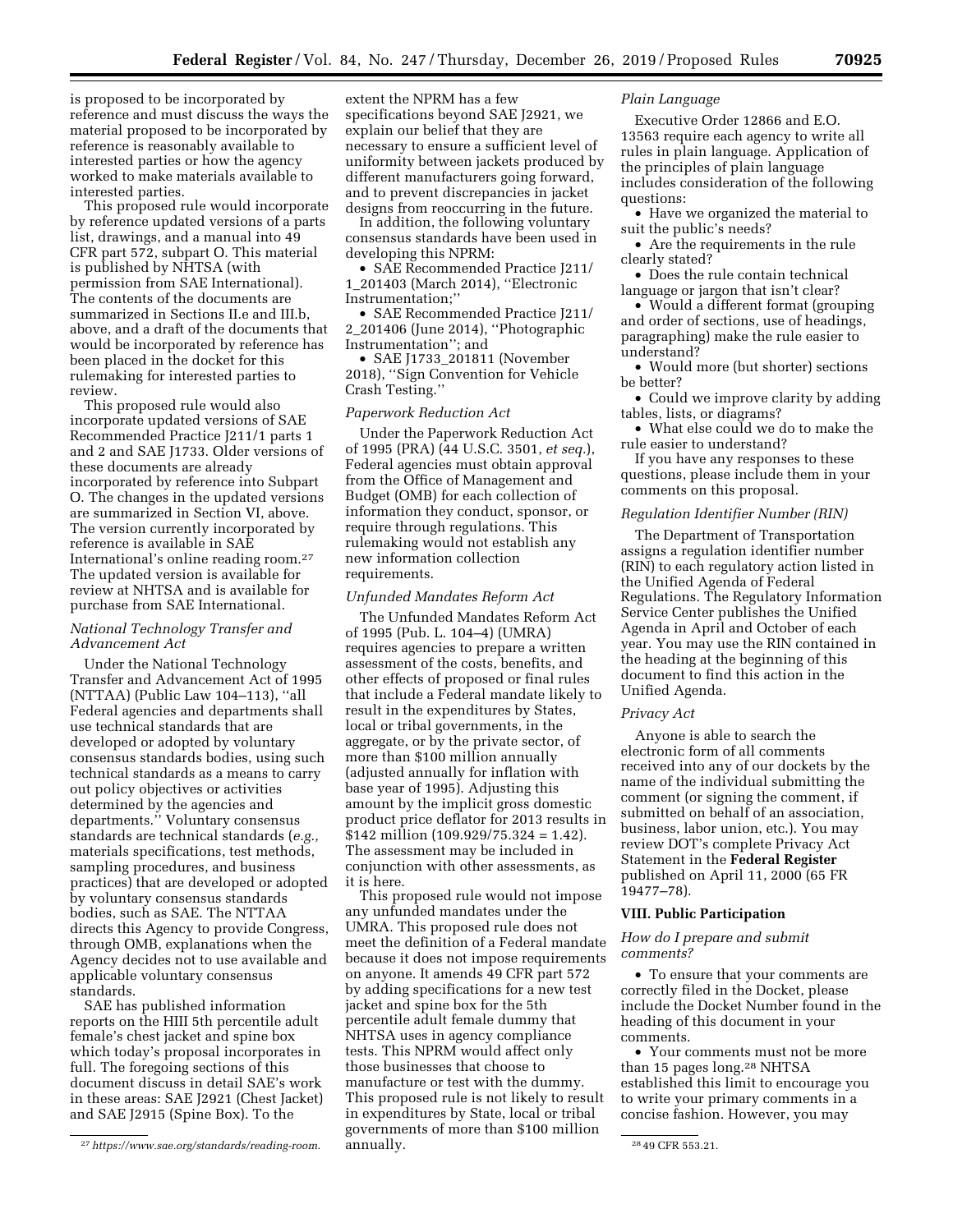attach necessary additional documents to your comments, and there is no limit on the length of the attachments.

• If you are submitting comments electronically as a PDF (Adobe) file, NHTSA asks that the documents be submitted using the Optical Character Recognition (OCR) process, thus allowing NHTSA to search and copy certain portions of your submissions.

• Please note that pursuant to the Data Quality Act, in order for substantive data to be relied on and used by NHTSA, it must meet the information quality standards set forth in the OMB and DOT Data Quality Act guidelines. Accordingly, NHTSA encourages you to consult the guidelines in preparing your comments. DOT's guidelines may be accessed at *https://www.transportation.gov/ regulations/dot-information[dissemination-quality-guidelines.](https://www.transportation.gov/regulations/dot-information-dissemination-quality-guidelines)* 

### *Tips for Preparing Your Comments*

When submitting comments, please remember to:

• Identify the rulemaking by docket number and other identifying information (subject heading, **Federal Register** date and page number).

• Explain why you agree or disagree, suggest alternatives, and substitute language for your requested changes.

• Describe any assumptions you make and provide any technical information and/or data that you used.

• If you estimate potential costs or burdens, explain how you arrived at your estimate in sufficient detail to allow for it to be reproduced.

• Provide specific examples to illustrate your concerns, and suggest alternatives.

• Explain your views as clearly as possible, avoiding the use of profanity or personal threats.

• To ensure that your comments are considered by the agency, make sure to submit them by the comment period deadline identified in the **DATES** section above.

For additional guidance on submitting effective comments, visit: *[https://](https://www.regulations.gov/docs/Tips_For_Submitting_Effective_Comments.pdf) [www.regulations.gov/docs/Tips](https://www.regulations.gov/docs/Tips_For_Submitting_Effective_Comments.pdf)*\_*For*\_ *Submitting*\_*Effective*\_*Comments.pdf.* 

### *How can I be sure that my comments were received?*

If you wish Docket Management to notify you upon its receipt of your comments, enclose a self-addressed, stamped postcard in the envelope containing your comments. Upon receiving your comments, Docket Management will return the postcard by mail.

# *How do I submit confidential business information?*

If you wish to submit any information under a claim of confidentiality, you should submit three copies of your complete submission, including the information you claim to be confidential business information, to the Chief Counsel, NHTSA, at the address given above under **FOR FURTHER INFORMATION CONTACT**. In addition, you should submit a copy, from which you have deleted the claimed confidential business information, to the docket at the address given above under **ADDRESSES**. When you send a comment containing information claimed to be confidential business information, you should include a cover letter setting forth the information specified in our confidential business information regulation. (49 CFR part 512)

# *Will the agency consider late comments?*

We will consider all comments received before the close of business on the comment closing date indicated above under **DATES**. To the extent possible, we will also consider comments that the docket receives after that date. If the docket receives a comment too late for us to consider in developing a final rule (assuming that one is issued), we will consider that comment as an informal suggestion for future rulemaking action.

#### *How can I read the comments submitted by other people?*

You may read the comments received by the docket at the address given above under **ADDRESSES**. The hours of the docket are indicated above in the same location. You may also see the comments on the internet. To read the comments on the internet, go to *[http://](http://www.regulations.gov)  [www.regulations.gov.](http://www.regulations.gov)* Follow the online instructions for accessing the dockets.

Please note that even after the comment closing date, we will continue to file relevant information in the docket as it becomes available. Further, some people may submit late comments. Accordingly, we recommend that you periodically check the Docket for new material. You can arrange with the docket to be notified when others file comments in the docket. See *[www.regulations.gov](http://www.regulations.gov)* for more information.

### **List of Subjects in 49 CFR Part 572**

Motor vehicle safety, Incorporation by reference.

In consideration of the foregoing, NHTSA proposes to amend 49 CFR part 572 as follows:

# **PART 572—ANTHROPOMORPHIC TEST DEVICES**

■ 1. The authority citation for Part 572 continues to read as follows:

**Authority:** 49 U.S.C. 322, 30111, 30115, 30117 and 30166; delegation of authority at 49 CFR 1.95.

■ 2. Revise the heading of Subpart O to read as follows:

### **Subpart O—Hybrid III 5th Percentile Adult Female Test Dummy**

■ 3. Revise § 572.130 to read as follows:

#### **§ 572.130 Incorporation by reference.**

(a) Certain material is incorporated by reference (IBR) into this part with the approval of the Director of the Federal Register under 5 U.S.C. 552(a) and 1 CFR part 51. To enforce any edition other than that specified in this section, NHTSA must publish a document in the **Federal Register** and the material must be available to the public. All approved material is available for inspection at the Department of Transportation, Docket Operations, Room W12–140, 1200 New Jersey Avenue SE, Washington DC 20590, telephone 202– 366–9826, and is available from the sources listed in the following paragraphs. It is also available for inspection at the National Archives and Records Administration (NARA). For information on the availability of this material at NARA, email *[fedreg.legal@](mailto:fedreg.legal@nara.gov) [nara.gov](mailto:fedreg.legal@nara.gov)* or go to *[http://](http://www.archives.gov/federal-register/cfr/ibr-locations.html) [www.archives.gov/federal-register/cfr/](http://www.archives.gov/federal-register/cfr/ibr-locations.html)  [ibr-locations.html.](http://www.archives.gov/federal-register/cfr/ibr-locations.html)* 

(b) NHTSA Technical Information Services, 1200 New Jersey Ave. SE, Washington, DC 20590, telephone 202– 366–5965.

(1) A parts/drawing list entitled: ''Hybrid III 5th Percentile Adult Female Crash Test Dummy Parts List, ([*date to be determined*]),'' IBR approved for § 572.131.

(2) A drawings and specification package entitled ''Parts List and Drawings, Part 572 Subpart O Hybrid III Fifth Percentile Adult Female Crash Test Dummy (HIII–5F) Revision K ([*date to be determined*]),'' IBR approved for § 572.131, and consisting of:

(i) Drawing No. 880105–100X, Head Assembly, IBR approved for §§ 572.131, 572.132, 572.133, 572.134, 572.135, and 572.137;

(ii) Drawing No. 880105–250, Neck Assembly, IBR approved for §§ 572.131, 572.133, 572.134, 572.135, and 572.137;

(iii) Drawing No. 880105–300, Upper Torso Assembly, IBR approved for §§ 572.131, 572.134, 572.135, and 572.137;

(iv) Drawing No. 880105–450, Lower Torso Assembly, IBR approved for